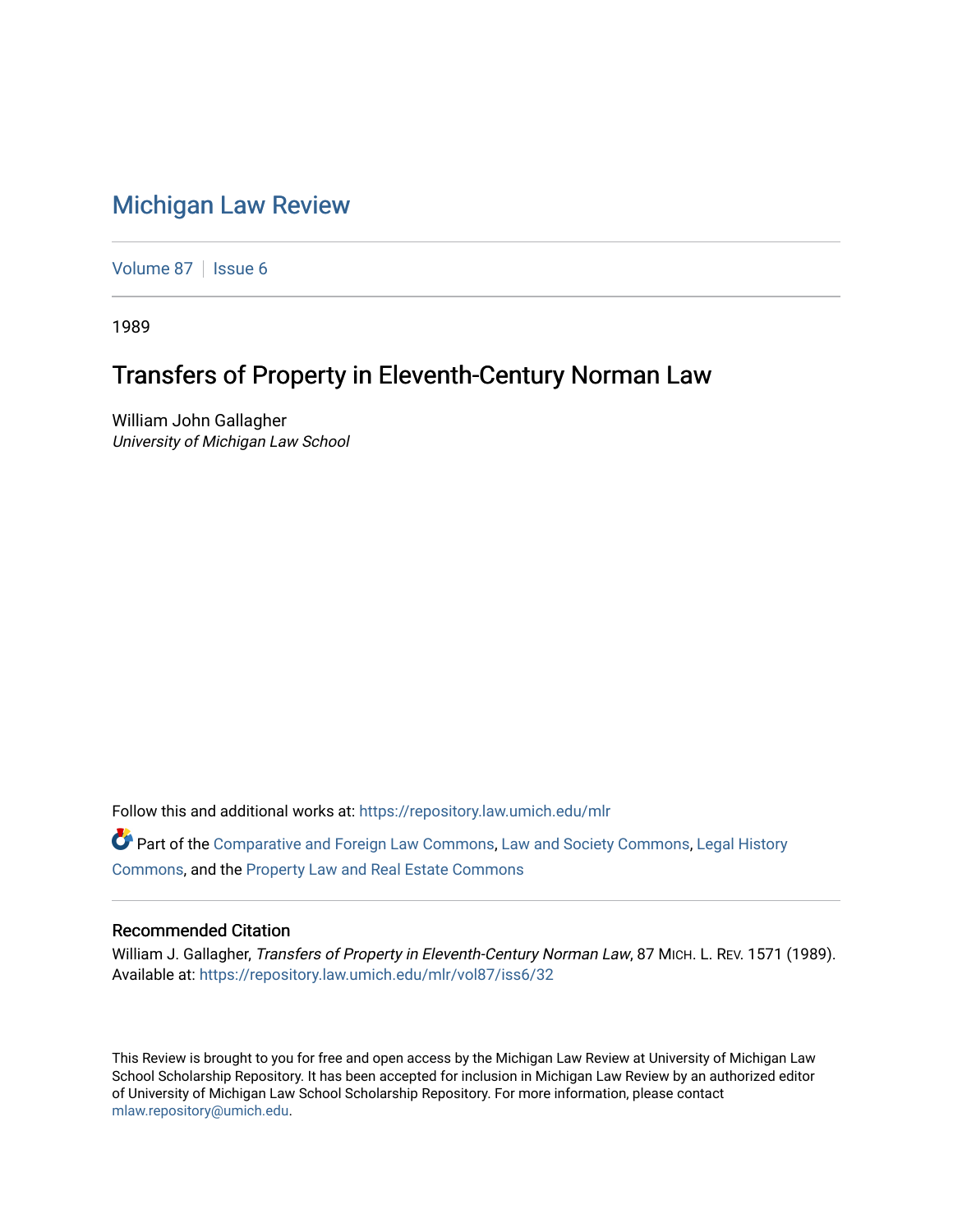TRANSFERS OF PROPERTY IN ELEVENTH-CENTURY NORMAN LAW. By *Emily Zack Tabuteau.* Chapel Hill: The University of North Carolina Press. 1988. Pp. x, 445. \$49.95.

*Transfers of Property in Eleventh-Century Norman Law* is a comprehensive survey of property transfer law in Normandy at the time of its introduction into England by William the Conqueror. Unfortunately, Emily Zack Tabuteau<sup>1</sup> never ventures far beyond the literal scope of the title. Much of the book exists in a vacuum, with the author doing little to make clear the "obvious" relevance of her findings to post-Conquest England (p. 2), or, for that matter, to eleventh-century Norman society. For the reader who is not well versed in the early developments of English property law or Norman society, the description of property transfer in this era may be of little value in understanding the dynamics of social and legal development in either setting. The book, however, does provide a well-researched and welldigested review of Norman property law for the legal historian seeking to understand property transfers of the period in Normandy.

In the, book, apparently the first thorough analysis of Norman property law during the period,2 Professor Tabuteau relies primarily on approximately nine hundred extant charters written for the benefit of bishoprics and monastic communities.<sup>3</sup> The first of these charters appeared in the late tenth century, which the author sets as the starting point for her study (p. 7). The need for a large number of sources was balanced against the desire to analyze purely eleventh-century law, leading Ms. Tabuteau to choose 1106 as the terminal year for her research (p. 3). There is no surviving evidence that these documents, although widely used by the Church at the end of the eleventh century, were ever popularly employed for the recording of transfers.4

2. The author claims this as the first modern scholarship on the topic. P. 1.

3. In chapter 2, tlie author states that the only sources available for a study of the eleventhcentury Norman law are the charters. P. 7. Most contemporary chroniclers are dismissed as being of little use. P. 12. Other works occasionally cited include an accounting record from a community or' nuns, a list of ducal rights, and the writings of Orderic Vitalis, an English-born monk who lived in Normandy in the early twelfth century. P. 13.

The author provides a list of the charters referred to and includes several appendixes which analyze the language, time, and persons described in the charters. Pp. 231-68.

4. The author suggests that this absence of lay charters, and the relative abundance of ecclesiastical charters, may be due to the survival of the Church and the Church's financial interest in protecting its claims to property. ·P. 9.

 $\ddot{\phantom{a}}$ 

<sup>1.</sup> Associate professor of history, Michigan State University. *Transfers of Property in Eleventh-Century Norman Law* is the author's first book. Her prior publications include Tabuteau, *Definitions of Feudaf.Military Obligations in Eleventh-Century Normandy,* in ON THE LA ws AND CUSTOMS OF ENGLAND: EssAYS IN HONOR OF SAMUELE. THORNE 18 (1981); Tabuteau, Book Review, 28 AM. J.L. HIST. 285-86 (1984) (reviewing THE ROLL OF THE SHROPSHIRE EYRE OF 1256 (A. Harding ed. 1981)); Tabuteau, Book Review, 59 SPECULUM 610-15 (1984) (reviewing D. BATES, NORMANDY BEFORE 1066 (1982)).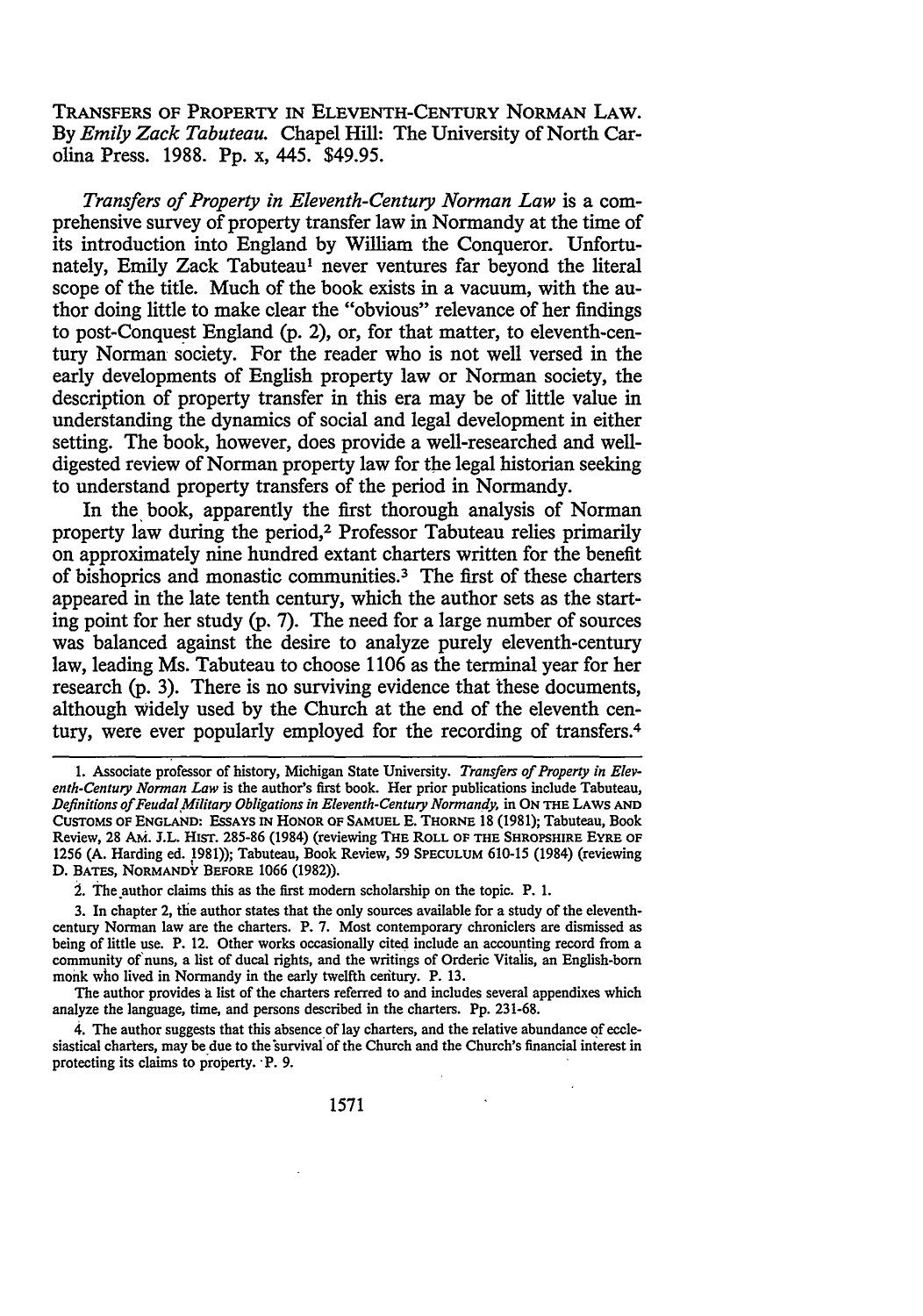Consequently, these documents, the heart of the book, are concerned more with the Church's role in transactions than the laws of the layman. Tabuteau tries to construct a general picture of property transfer through analogy and descriptive information found in the charters.5

In her chapters on types of property transfer,<sup>6</sup> Tabuteau divides property alienations into three catagories: permanent, conditional, and temporary. Under each heading, she further subdivides according to the consideration involved.<sup>7</sup> These charters do not clearly express the precise division between, and the contemporary meaning of, these catagories; therefore, the author readily admits, it is "sometimes difficult to tell in a particular instance what form of alienation is involved" (p. 44). Although they provide a convenient and familiar structure for her study, the divisions may be more after-the-fact impositions than a reflection of the contemporary view of property transfer. Nonetheless, they do aid the reader in connecting eleventh-century Norman property transfer laws with the Common Law that followed.

The lack of clear definition arises most noticeably in the section on gifts. Here, Tabuteau never clearly explains the legal meaning of what is a gift  $-$  facially the most common of her categories.<sup>8</sup> She states only that what made a gift a gift was "apparently well-understood" in the eleventh century (pp. 28), relating that consideration for gifts included countergifts (money, horses, jewelry, military equipment, and the like), a place for a relative or the donor in the religious community, or, not surprisingly, salvation. These bargains seem to border on sales. Sales, however, were often disguised as gifts, since parties believed donations to the Church were methods of gaining heavenly merit (pp. 28-29). Although she tries to give the reader reason to

As the author notes, these embellishments provide her research into Norman property trans· fers with a "staggering" amount of information - at least relative to other legal topics on the same period. P. 11.

6. Chapter 3, "Permanent Alienations," pp. 14-43, and chapter 4, "Conditional and Tempo· rary Alienations," pp. 44-94.

7. Under permanent alienations, Tabuteau places gifts, post-obit and deferred gifts, sales, exchanges, and tenure in alms. Categories in temporary alienations are fiefs, rentals, and grants for limited term life estates, mortgages, and movables. Her conditional gifts group has no further subcategorization.

8. The author states that most of the transfers of property recorded in the eleventh-century charters were gifts. P. 14.

*<sup>5.</sup>* The documents, beyond describing the transaction of concern in each charter, contain material that reveals what the general pattern of property transfers might have been in this pe· riod. P. 10. Tabuteau classifies this material as "elaborations" on a basic structure (the sample structure given is "so-and-so gives such-and-such property to this-or-that church"). P. 10. She places these elaborations into three catagories. The first is a description of the consideration involved in the transfers. The second provides a history of the land concerned. These earlier transfers not only helped the parties involved identify the property being transferred, but also, for Tabuteau's purposes, provide her with information about arrangements solely between lay persons. The third departure from the skeletal charter scheme is a description of the methods of verification used.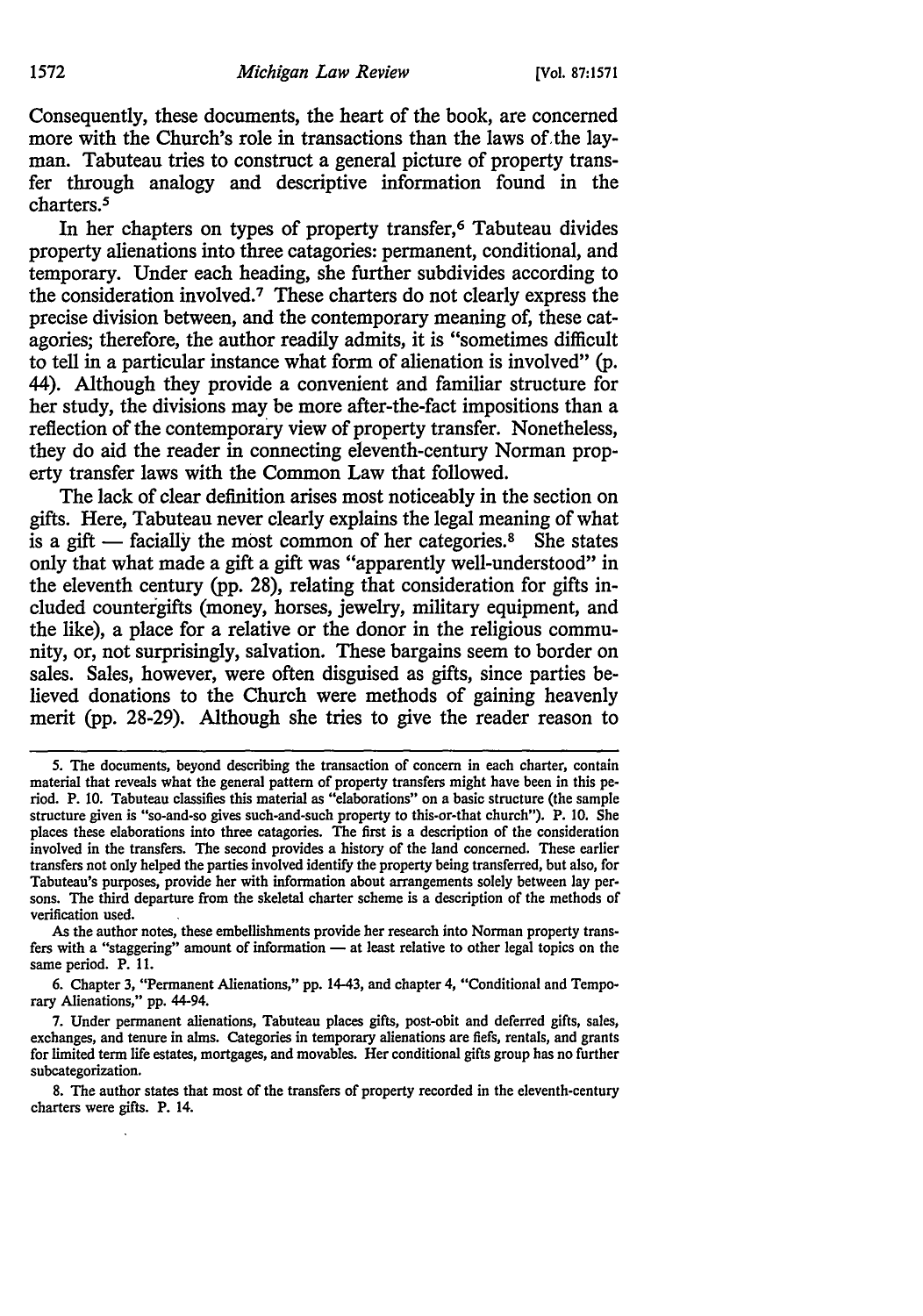think that the concepts of sale and gift were viewed as conceptually distinct in the eleventh century, the author writes that it is "impossible" from her perspective always to know if what is portrayed in a charter is a sale or a gift  $(p. 30)$ . The importance of her division is thus diminished, and the inability to distinguish "gifts" from "sales" suggests that the reality may have been far different and far more complex than the scheme presented.

Also left unanswered are issues as to the earthly effects of contemporary categorization upon the legal validity of the exchange9 and a discussion of the institutions of enforcement.<sup>10</sup> While the book resigns itself to not providing the reader with a keen sense of the divisions of the law  $(p, 41)$ , it fails to compensate with explanations of the forces and trends that caused the confused state of the law. Although she briefly mentions the law's apparent state of flux {pp. 42-43), Tabuteau fails to develop this observation into a thesis.

In the midst of her writings on property transfer, Tabuteau inserts a chapter on ownership and tenure in eleventh-century Normandy. <sup>11</sup> Essentially the same work that appeared more than a decade ago, 12 the chapter serves as her entry into the historical debate over whether Norman society was predominantly feudal by the time of the Conquest.13 However, the chapter is not a major contribution to the debate. The center of the author's argument is her showing that words denoting ownership in the early eleventh century came to indicate tenure by the end. She then asserts that we can infer from this a shift away from ownership toward tenure during the eleventh century. Her argument is at times overly subtle, and will leave most readers unable to comprehend the significance of the shift she perceives. Tabuteau

10. Although the author later describes the modes of assurance that parties employed to enforce the charters, she fails to devote much space to the issue of whether parties to a transfer were aided by institutions outside their agreement in enforcing the terms of their transaction.

11. This material appears in chapter 5, "Ownership and Tenure." Pp. 95-112.

12. Her earlier contribution to what she depicts as a "well-worked topic" p. 297 n.53, is Tabuteau, *Ownership and Tenure in Eleventh-Century Normandy,* 21 AM. J.L. Hisr. 97 (1977). The material in that article constitutes, verbatim, most of this chapter. For the version here, the author has substituted a truncated introduction and has added material on the relation between feudal service and the transfer of property.

13. To highlight the features of this dispute, the author cites Charles Homer Haskins and Henri Navel as the leading proponents of the view that "all or almost all land in Normandy was held rather than owned by the mid-eleventh century." P. 95. For the opposing side, a "much smaller group," only Donald Matthew is mentioned. P. 95.

Among other adherents to the point of view Tabuteau hopes to rebut is R. Allen Brown, who states that "we need not doubt the reality of Norman feudalism in 1066 . . . ." R.A. BROWN, THE NORMANS AND THE NORMAN CoNQUEsr 39 (1969).

<sup>9.</sup> Tabuteau does explore this topic in her section on permanent alienation by sale. Pp. 27- 34. She argues that one indication of the precarious status of money-based exchanges is that they were often accompanied by security devices such as pledges and warranties. P. 31. The persuasiveness of this argument is lessened by the fact that her division between sales and gifts is not sharp. Pp. 27-28. Countergifts, which frequently consisted of money, blurred the distinction and make any analysis resting solely on the category of sales questionable.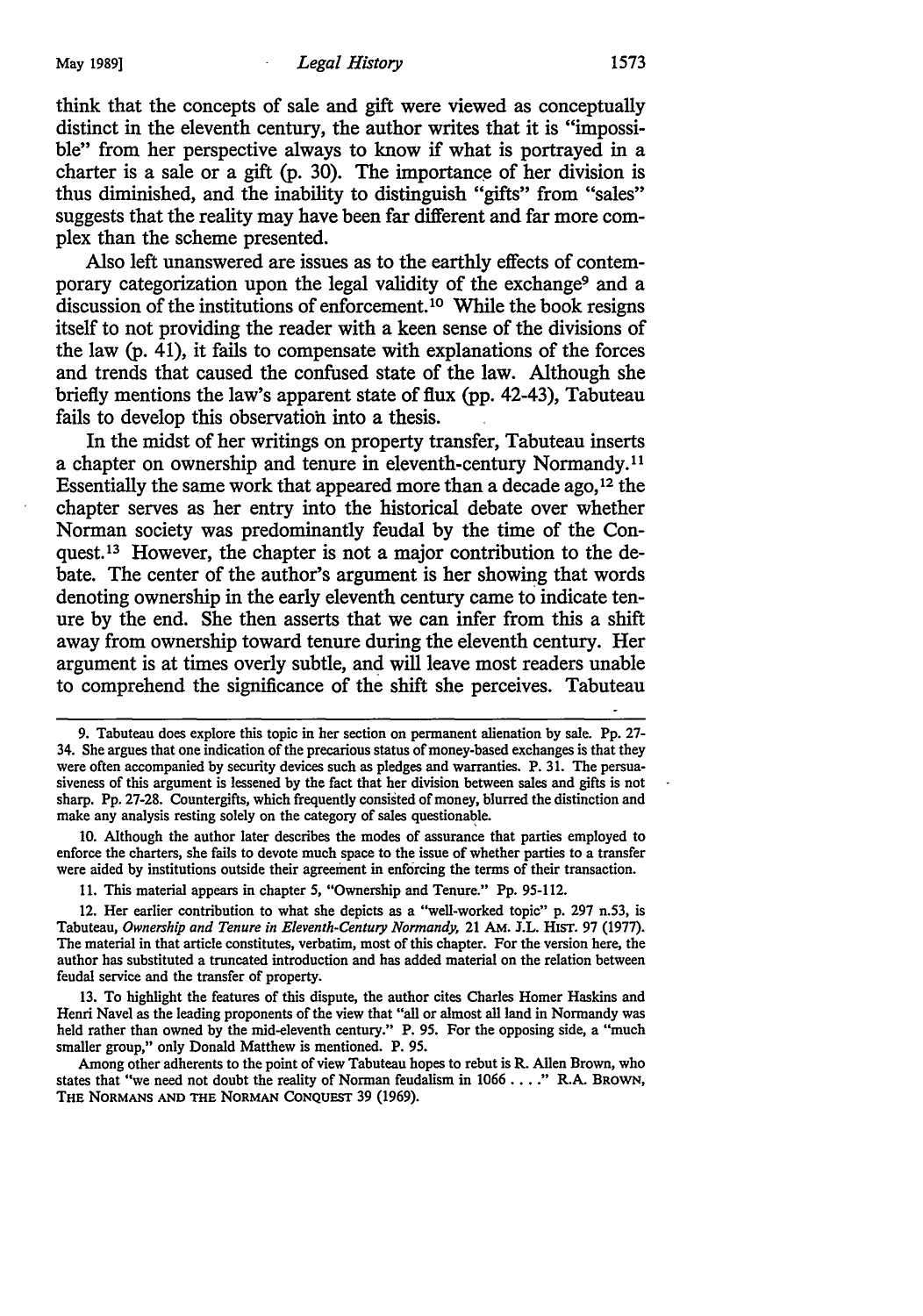provides a sea of distinctions and synonyms, but provides little aid as to which side has the better of the argument. The sole convincing statement of the section is that "[c]ertainty in this matter may be forever beyond reach" (p. 95).

Of greater relevance to the rest of the book is a small section discussing the consequences of property transfer on feudal service obligations.14 This issue could have been given greater attention, but, as the author notes, the charters are "silent" about what happens to service obligations upon the transfer of real property (p. 111). By going beyond the confines of the charters, which are the basis of her book, Tabuteau could have better explored an area she describes as "perhaps the most perplexing problem raised by transfers of property" (p. 110).

In the final third of the book, Tabuteau concentrates on the devices and ceremonies used by eleventh-century Normans to insure that their transfers would last. The author's organization is clearer in this section, imposing a natural structure upon the methods used to guarantee transfer. The importance to the parties of the different types of assurances is evident. For example, if the Church lost possession of property, the donor might lose the expected spiritual benefits (p. 113). These problems encouraged the use of assurances to secure the transfer against challenges by others and by the parties themselves, (pp. 116-17).

Transfers were secured through several means, many of which reveal how tenuous title must have been during the period. 15 For example; the author recounts that fears of challenges by third-party claimants to the donor's right to transfer the property caused the parties to bring together many people, including potential claimants, to view the ceremonial acts of transfer. These people were gathered not only to witness the ceremonies, which confirmed the parties' agreement, but also to renounce any claims they might have had to the same land (pp. 142-46).

Publicly, many possible claimants would participate in the receipt of countergifts or be called upon as witnesses. These persons were also responsible  $-$  at risk of penalty<sup>16</sup>  $-$  for assuring the transferee that

<sup>14.</sup> The three pages on the relation of feudal services and property transfer comprise some of the newer material in chapter *5.* Pp. 110-12.

<sup>15.</sup> Tabuteau subdivides the types of assurances into several broad catagories, each of which constitutes a chapter. Public acts are covered in chapter 6, pp. 113-41; the role of third parties as confirmers, witnesses, signers and pledges is covered in chapter 7, pp. 142-69; consent by those with possible claims in chapter 8, pp. 170-95; warranty in chapter 9, pp. 196-204; and penalties in chapter 10, pp. 205-10.

<sup>16.</sup> The most common penalty, according to the author, is anathematization. P. 205. It is interesting to note that "[s]ome charters make a clear distinction between excommunication in the present world and condemnation to Hell in the afterlife, whereas others allude only to one or the other or simply express a hope that persons who trouble the church may never go to Heaven." P. 380, n.1. This split, as Tabuteau writes, may have had little functional difference. P. 380, n.1.